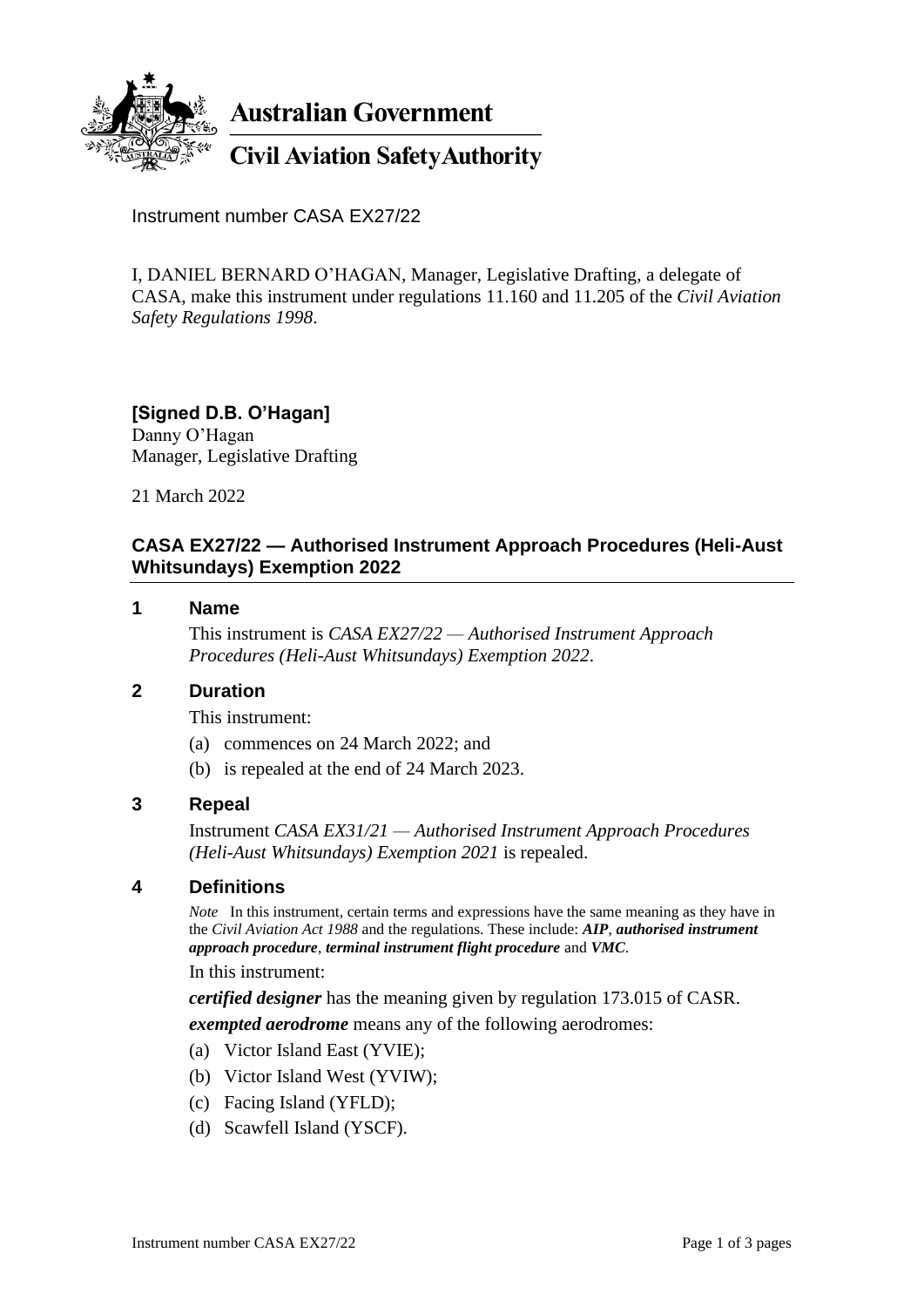*exempted procedure* means any of the following authorised instrument approach procedures as published in the AIP:

- (a) Victor Island East (YVIE) RNP 167;
- (b) Victor Island West (YVIW) RNP 167;
- (c) Facing Island (YFLD) RNP 125;
- (d) Scawfell Island (YSCF) RNP 050.

*flight inspection* means a flight conducted for the purpose of verifying existing obstacles and checking for new obstacles.

*Heli-Aust Whitsundays* means Heli-Aust Whitsundays Pty Limited, ARN 556042.

*procedure designer*, in relation to an authorised instrument approach procedure, means the certified designer who is responsible for maintaining the procedure.

*ship's PINS operation* means a helicopter operation to and from a point in space at or near a ship at sea, conducted for the purpose of:

- (a) transporting a marine pilot to or from the ship; or
- (b) transporting a medical patient or medical personnel to or from the ship; or
- (c) a rescue operation from the ship; or
- (d) training for an operation mentioned in paragraph (a), (b) or (c).

*specified areas*, in relation to an authorised instrument approach procedure, means the areas in the vicinity of the procedure that have been identified by the procedure designer as requiring monitoring for obstacles.

#### **4 Exemption**

- (1) Heli-Aust Whitsundays is exempt from compliance with subregulation 139.025 (1) of CASR if it is using an exempted procedure at an exempted aerodrome for a ship's PINS operation conducted in a helicopter.
- (2) The exemption is subject to each of the conditions mentioned in Schedule 1.

*Note* Subregulation 139.025 (1) of CASR prohibits the operator of an aerodrome, which would include the helideck of a marine vessel, from having a terminal instrument flight procedure for the aerodrome if the operator does not hold an aerodrome certificate for the aerodrome, and if the terminal instrument flight procedure is not only for use in a specialised helicopter operation.

## **Schedule 1 Conditions**

- 1 Heli-Aust Whitsundays must include the following in its operations manual:
	- (a) procedures to monitor obstacles in the specified areas that are critical to an exempted procedure;
	- (b) instructions to a pilot conducting an approach to an exempted aerodrome to be particularly vigilant in ensuring safe separation from aircraft conducting approach procedures into Mackay (YBMK) or Gladstone (YGLA);
	- (c) a caution explaining that the Victor Island East and Victor Island West approach procedures are overlaid by approach procedures into Mackay (YBMK);
	- (d) a caution explaining that the Facing Island approach procedure is overlaid by approach procedures into Gladstone (YGLA).